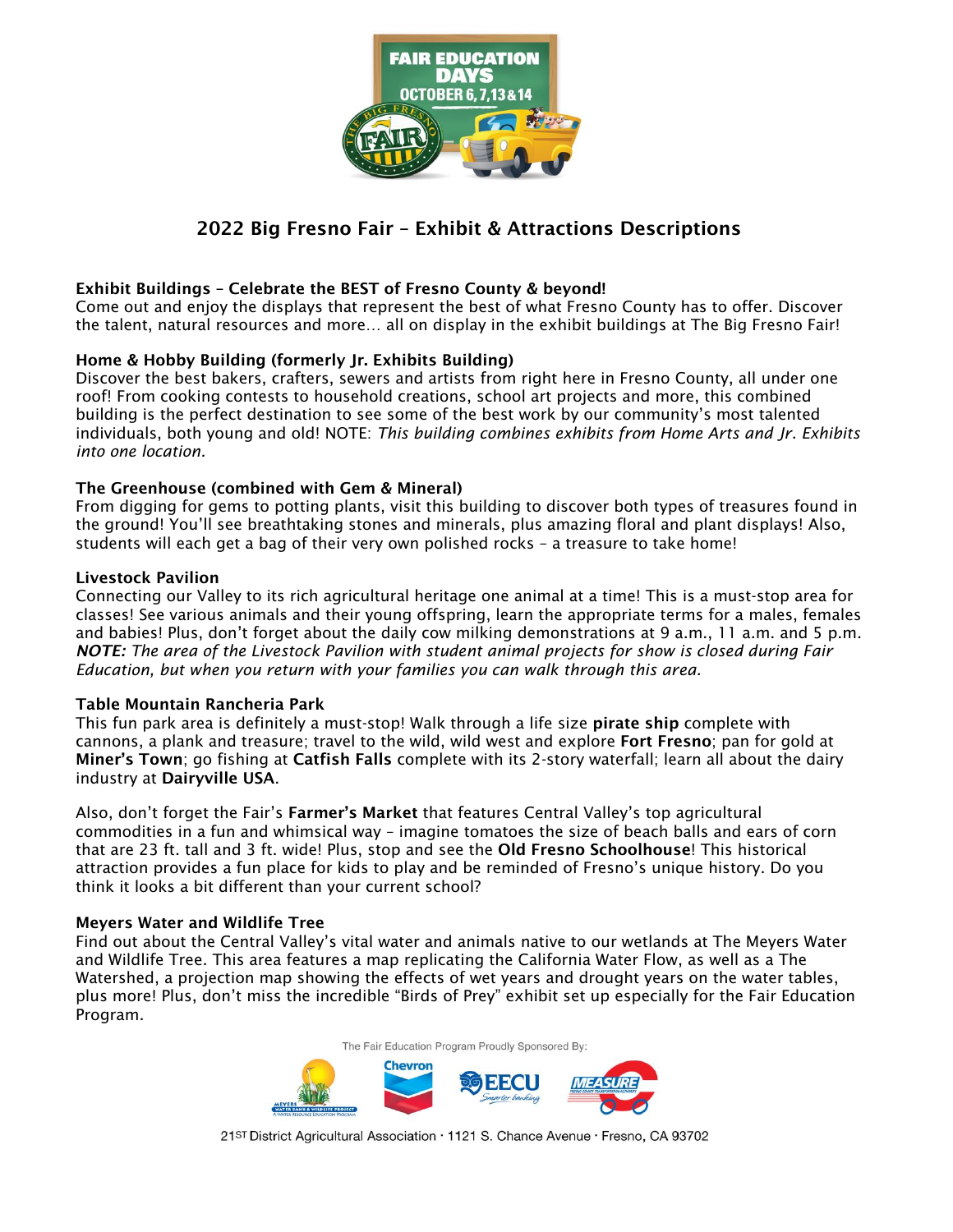

## 2022 Big Fresno Fair – Exhibit & Attractions Descriptions

### Fine Arts & Photography Building

Be sure to stop by the Fine Arts & Photography Building, where you'll find the largest collection of local artwork in Fresno County. Here, hundreds of artists and photographers display their paintings, sculptures, photos and illustrations with more 1,000 items exhibited each year!

### Fresno County Historical Museum

Walk through the diverse history of Fresno County in this award-winning 14,000 sq. ft. Museum that features an array of historical and cultural exhibits. This year will feature an expansion of the Community Cultural Center with the Italian Heritage Museum Exhibit and the Russian-German exhibit! So many incredible stories of our Fresno County history within these walls!

### Fresno Assembly Center Memorial

Inside the Chance Avenue entrance stands the Fresno Assembly Center Memorial in remembrance of the 120,000 loyal Americans and permanent residents, all of Japanese ancestry living primarily on the West Coast in 1942, who were forcibly uprooted from their homes and imprisoned in one of America's ten Assembly Centers during World War II on the false charge of being "national security risks" following the bombing of Pearl Harbor on December 7, 1941. There were 5,344 local Japanese Americans incarcerated at the Fresno Fairgrounds during World War II for five months before being transferred to permanent Assembly Centers. This Memorial lists in bronze the names of all who were incarcerated here and the storyboards tell the personal tales of the tragic violation of the Constitutional Rights of these American citizens.

### Agriculture Building

People from all over the world come to the Agricultural Building to see all the reasons why Fresno County is one of the world's top agricultural areas! From garlic to grapes, you'll find nearly 350 varieties of locally-grown crops and commodities on display here! Plus, see the display of incredible California grown and processed olive oil as part of the Fair's San Joaquin Valley Olive Oil Competition.



21ST District Agricultural Association · 1121 S. Chance Avenue · Fresno, CA 93702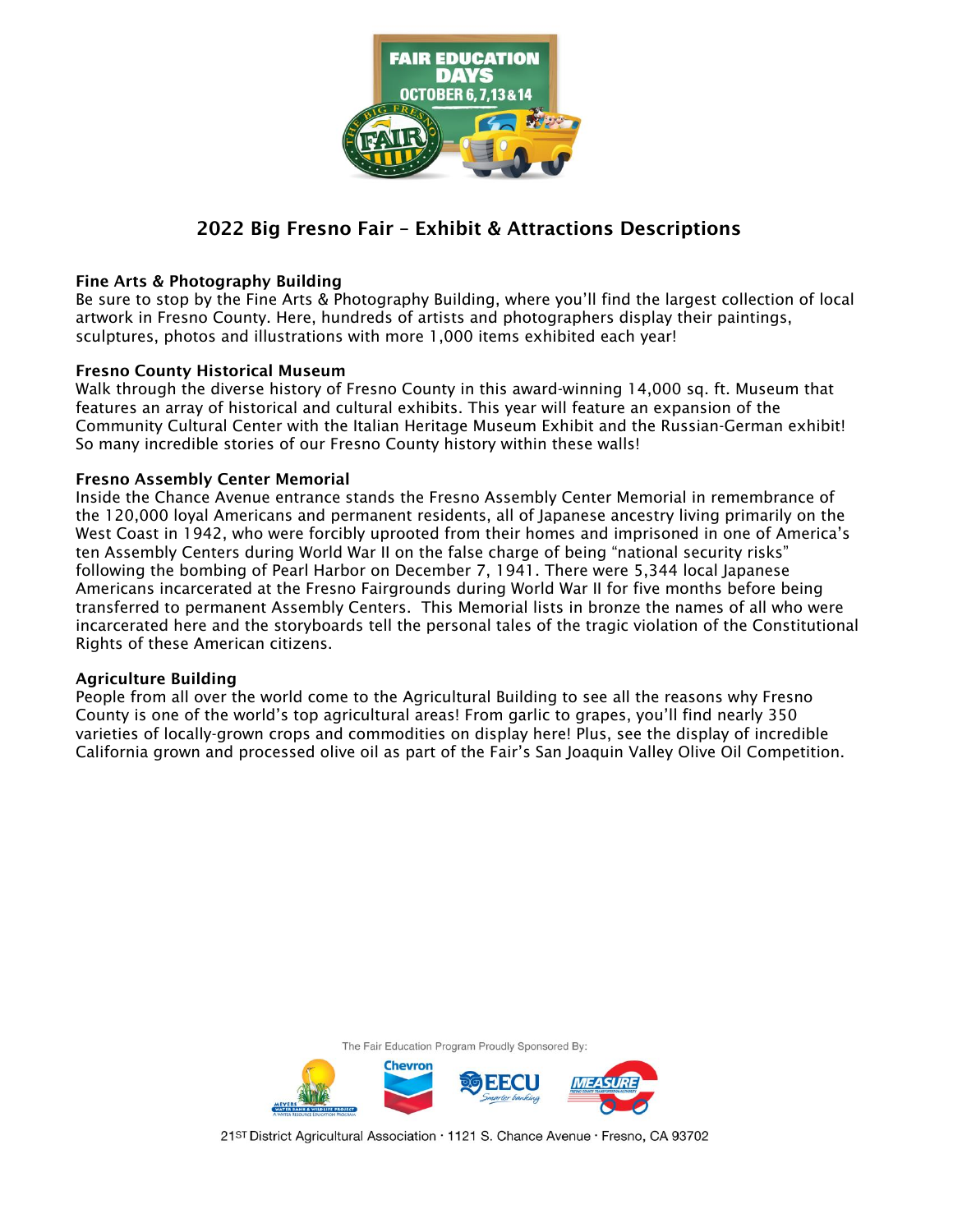

## 2022 Fair Education Activity Sheet

NAME: \_\_\_\_\_\_\_\_\_\_\_\_\_\_\_\_SCHOOL:\_\_\_\_\_\_\_\_\_\_\_\_\_\_\_\_ CLASS\_\_\_\_\_\_\_\_\_\_\_\_\_\_\_\_\_TEACHER:\_\_\_\_\_\_\_\_\_\_\_\_\_\_\_\_\_ We're back! The Big Fresno Fair, in conjunction with the Office of the Fresno County Superintendent of Schools, is honored to teach you and your students about our agriculturally rich Valley through the  $28<sup>th</sup>$  annual Fair Education Program! **O** Home & Hobby Building (Formerly Jr. Exhibits Building) What is your favorite project in this building? Why? **2** The Greenhouse / Gem & Mineral What is your favorite plant in this building? What is your favorite rock/mineral? **B** Livestock Pavilion What is a baby sheep called? What is your favorite animal and why? **4 Table Mountain Rancheria Park** Go to Catfish Falls and write down one of the "fish facts" on the side of the fishing pole shack. **O** Meyers Water & Wildlife Tree Name two rivers you find on the Water Map inside the Meyers Water & Wildlife Tree. **O** Fine Arts & Photography What is your favorite art piece in this building and why?  $\odot$  Agriculture Building Name three fruits, vegetables or herbs you see on display in this building?The Fair Education Program Proudly Sponsored By:



21ST District Agricultural Association · 1121 S. Chance Avenue · Fresno, CA 93702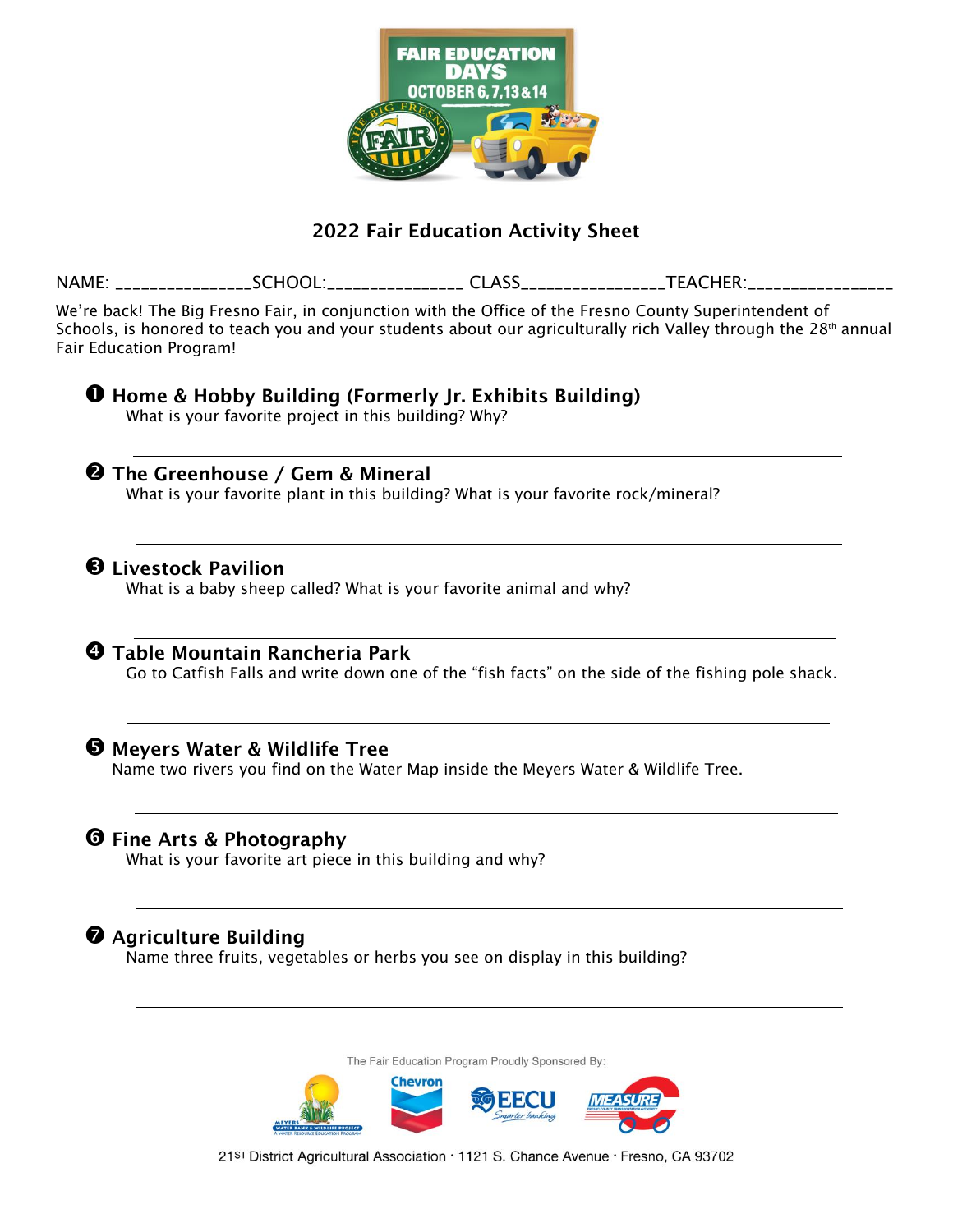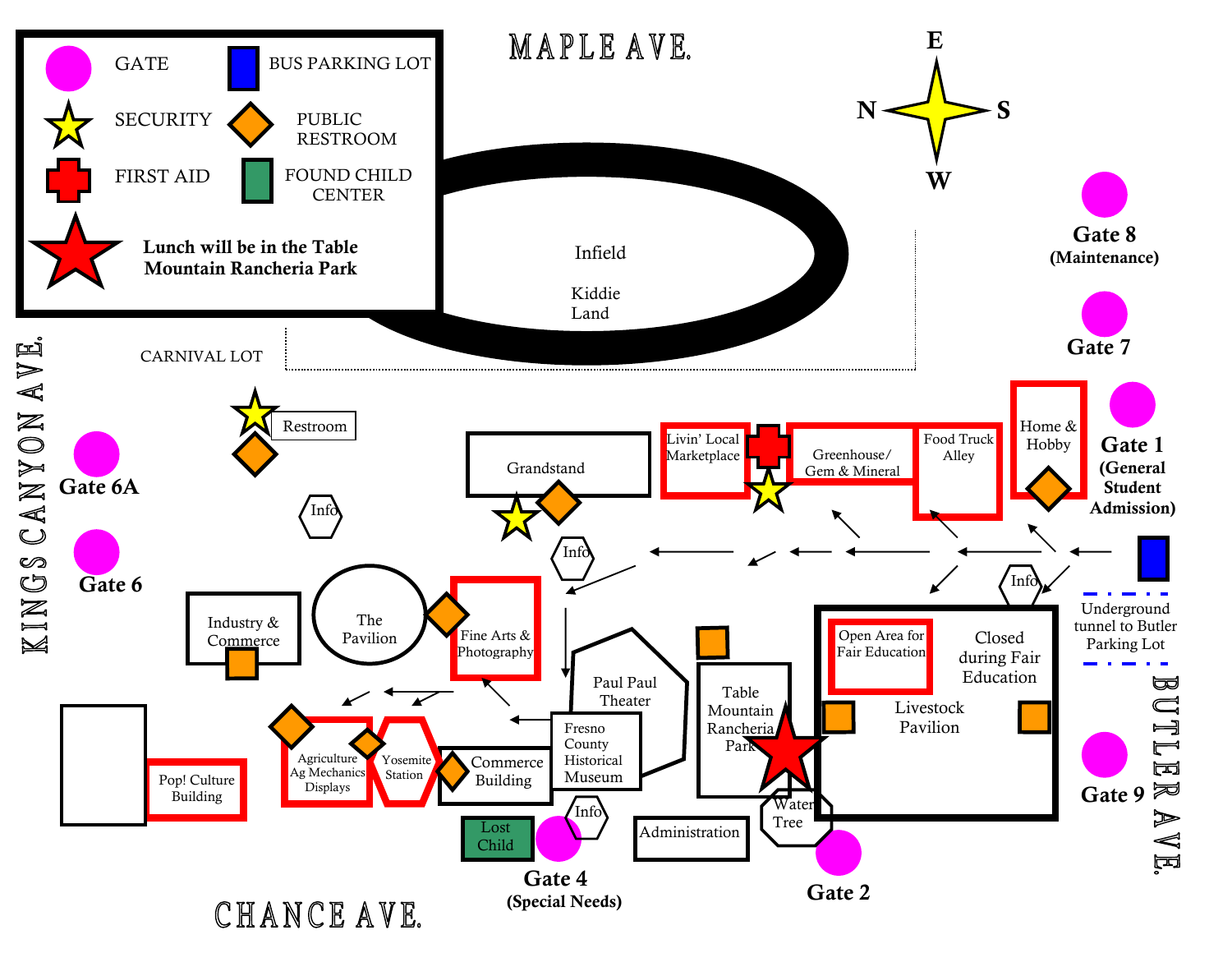# **FOR YOUR HEALTH & SAFETY: The Big Fresno Fair Building Guidelines**

For the Health and Safety of our Patrons and in efforts to prevent the spread of pathogen bacteria that can cause serious illness, The Big Fresno Fair requires that all patrons visiting the fairgrounds be aware of the following requirements in regards to human-to-animal contact:

**The Livestock barn is CLOSED during Fair Education Visits NO Food or Drinks allowed in ANY Building CHILDREN MUST be supervised by an adult AVOID hand-to-mouth contact** 

**WASH HANDS after any animal or pen contact and ALWAYS wash hands before eating.** 

The Big Fresno Fair provides multiple hand-wash and hand-sanitizer stations for the convenience of our patrons during their visit to the Fair.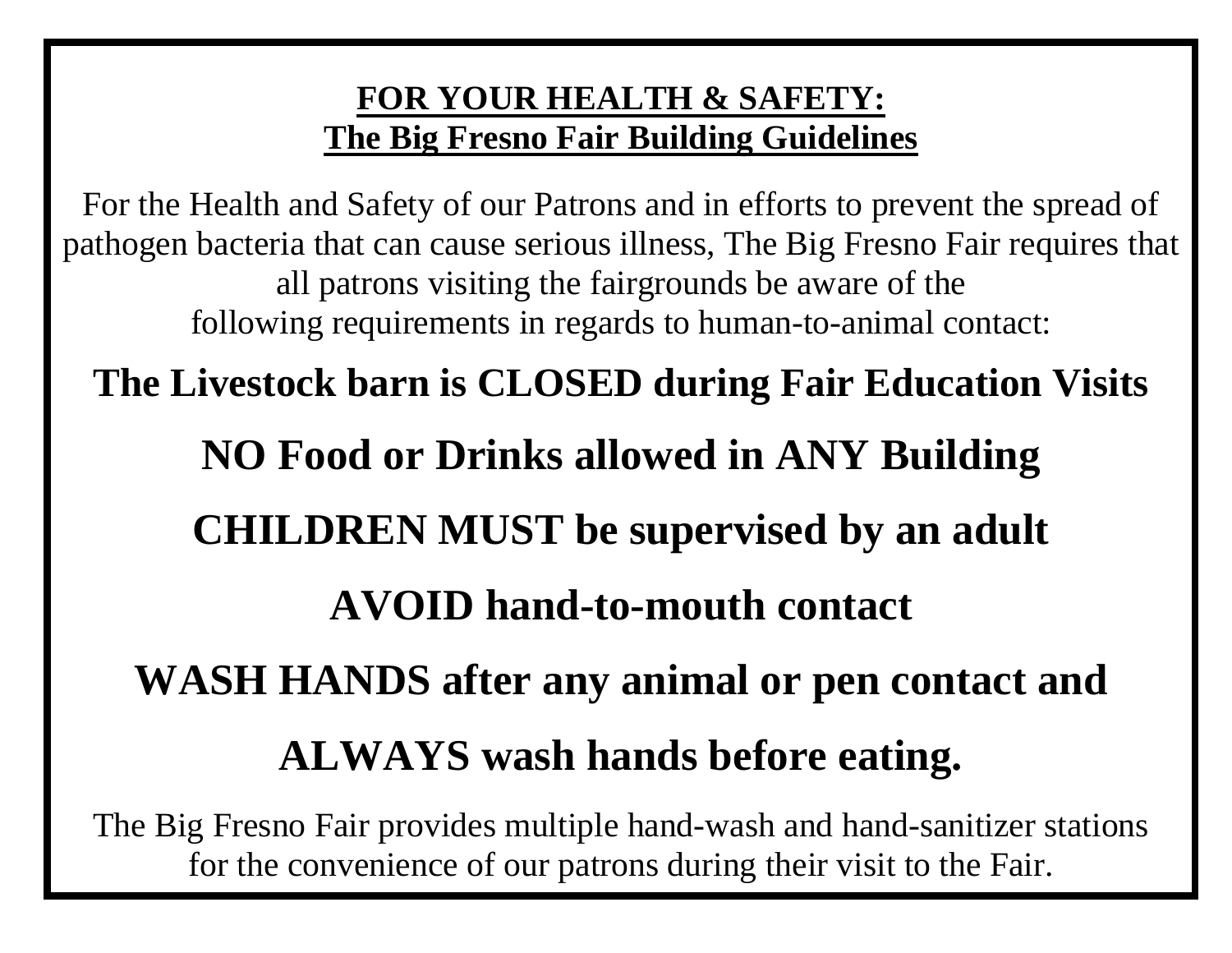

# Things to Remember!

## What time does everything start?

- Parking lot opens at 8:00 a.m.
- Arrive between 8:30 am and 10:00 a.m.
- Buildings are open between 9:00 a.m. and Noon.
- Special Germ Glow Presentation at 11:00 a.m. on the Save Mart Beer & Wine Garden Stage.
- Lunch and Entertainment from 11:30 a.m. to Noon

## Where do we go?

- All buses will drive to the Butler Parking Area (see map) to unload students. General admission for students is through Butler Gate.
- The Special Needs Student entrance is through Gate 4 Chance Avenue Gate Entrance.
- NO BUSES WILL BE UNLOADED ON BUTLER AVENUE.

## How many chaperones am I allowed to bring?

- Preschool (ages 3 & older): 1 chaperone to every 2 students
- K-3: 1 chaperone to every 4 students
- 
- 4-8: 1 chaperone to every 4 students
- 
- Special Needs: 1 chaperone to 1 student

For each additional chaperone, there will be tickets available for \$5 and can be purchased at the Fair Education ticket booths on Butler Avenue.

### What about lunch?

- Bag lunches that are boxed and properly labeled will be transported to the west end of the Table Mountain Rancheria Park
- All lunches must be labeled with the name of the classroom, teacher and school.
- Please do not bring individual lunch boxes.
- Only lunches will be transported; no other items.
- The Fair is not responsible for lost lunches.
- Lunch containers must be returned to the bus by the teacher.

For more information, please visit [www.FresnoFair.com](http://www.fresnofair.com/) or email [education@fresnofair.com](mailto:education@fresnofair.com)